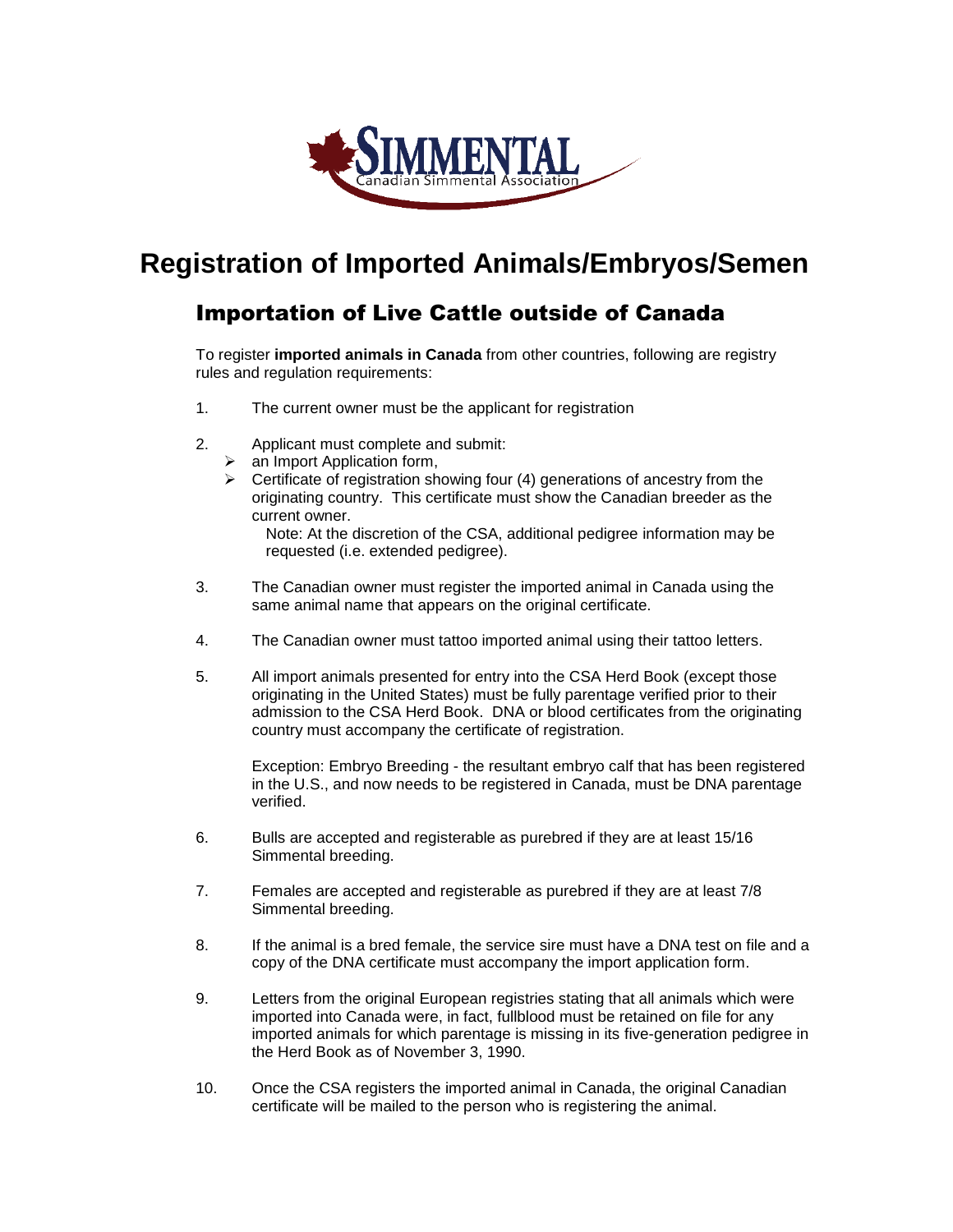## Importation of Semen Outside of Canada

To register **imported semen in Canada** from other countries, following are registry rules and regulation requirements:

- 1. The original owner must have the bull from which the semen is drawn registered with its' country of origin
- 2. The bull from which the semen has been drawn must then be registered in Canada
- 3. To register this bull as semen sire, applicant must complete and submit:
	- $\triangleright$  an Import Application form,
	- $\triangleright$  copy of original certificate of registration showing four (4) generations of ancestry from the originating country.

Note: At the discretion of the CSA, additional pedigree information may be requested (i.e. extended pedigree).

- 4. The name of the bull that appears on the original registration certificate must be used when registering this semen sire in Canada.
- 5. The bull from which semen has been drawn, must be fully parentage verified prior to his admission to the CSA Herd Book. DNA certificates must accompany the certificate of registration.
- 6. The bull from which semen has been drawn outside of Canada and the United States after January 1, 1995 must be tested for all chromosomal abnormalities to be eligible for registration. Lab certificate must accompany the certificate of registration.
- 7. All semen entering Canada from any source beyond the Canadian border must be legally admitted by the Canadian Food Inspection Agency. No application shall be made to the Association for a certificate of registration for progeny sired by semen imported without health of Animals approval. Any certificate obtained from the Association for progeny resulting from semen that is proven to be illegally imported into Canada is subject to cancellation by the Association.
- 8. Letters from the original European registries stating that all animals which were imported into Canada were, in fact, fullblood must be retained on file for any imported animals for which parentage is missing in its five-generation pedigree in the Herd Book as of November 3, 1990.